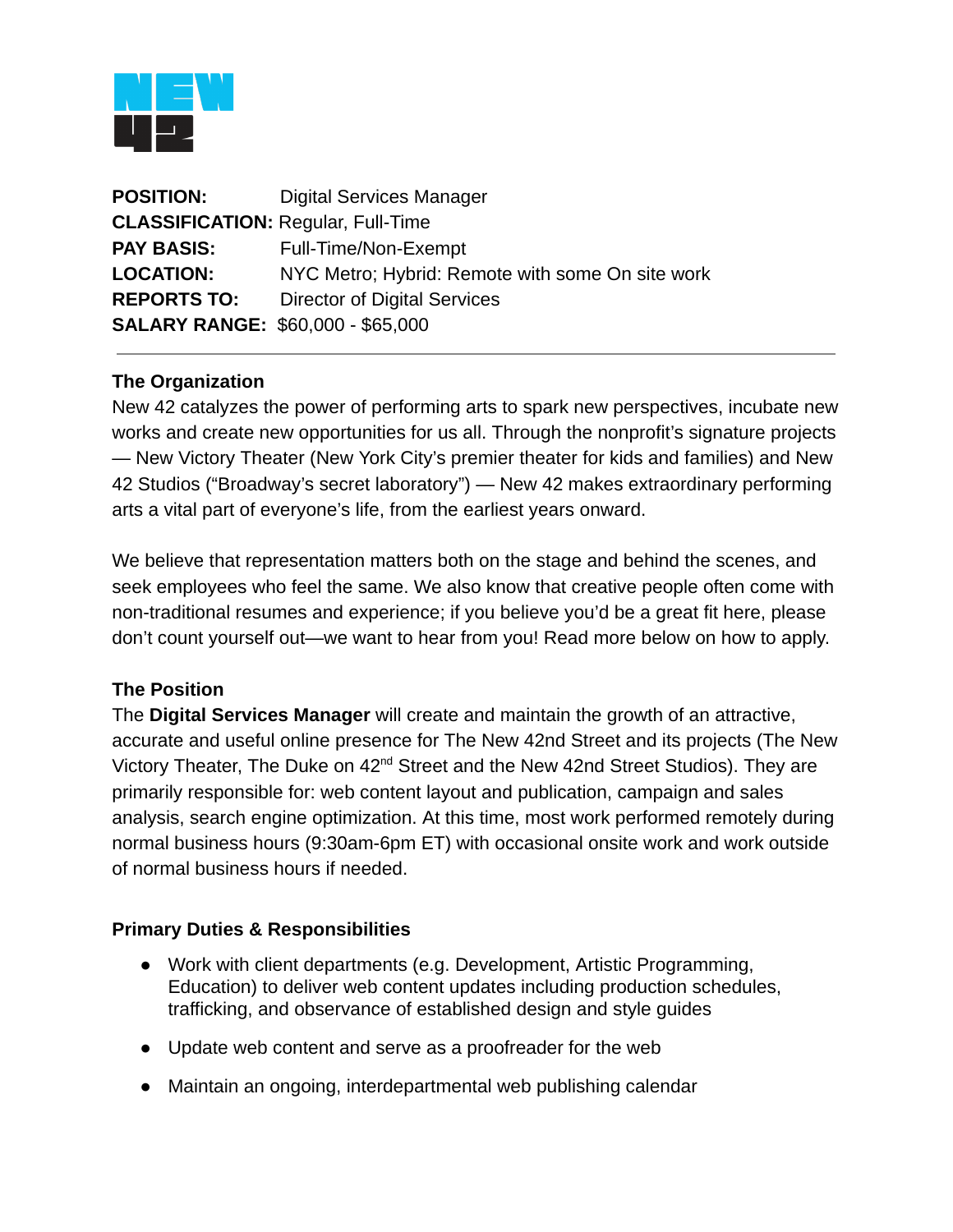

- Optimize web content and related metadata for SEO, social sharing best practices and accessibility
- Monitor website traffic to analyze user behavior, sales and donation conversion rates and other trends
- Syndicate web content to supplemental platforms, including New Victory On Demand
- Assist with Education Programs web management, including Resource Units
- Support email campaign production
- Represent New 42 and New Victory at public events
- WORDPRESS, GOOGLE ANALYTICS Power User
- Actively engage and participate in ongoing Equity, Diversity and Inclusion work within the organization, including the centering of anti-oppressive practices within the Digital Services department for the advancement of New 42 as an anti-racist organization.

## **Essential Knowledge & Qualifications**

- Proficiency with Google Suite and Microsoft Office 2010 applications
- Knowledge of related technologies (HTML/XHTML, CSS, Google Analytics, Google Search Console, etc.)
- Knowledge of content management and project management systems
- Familiarity with UX best practices and web design principles
- Ability to accurately estimate web content production timelines
- Keen attention to detail
- Excellent interpersonal skills and willingness to collaborate on projects with multiple stakeholders
- Experience with mobile-first/responsive design approaches a plus
- Bachelor's degree in Communications or Marketing, or equivalent experience